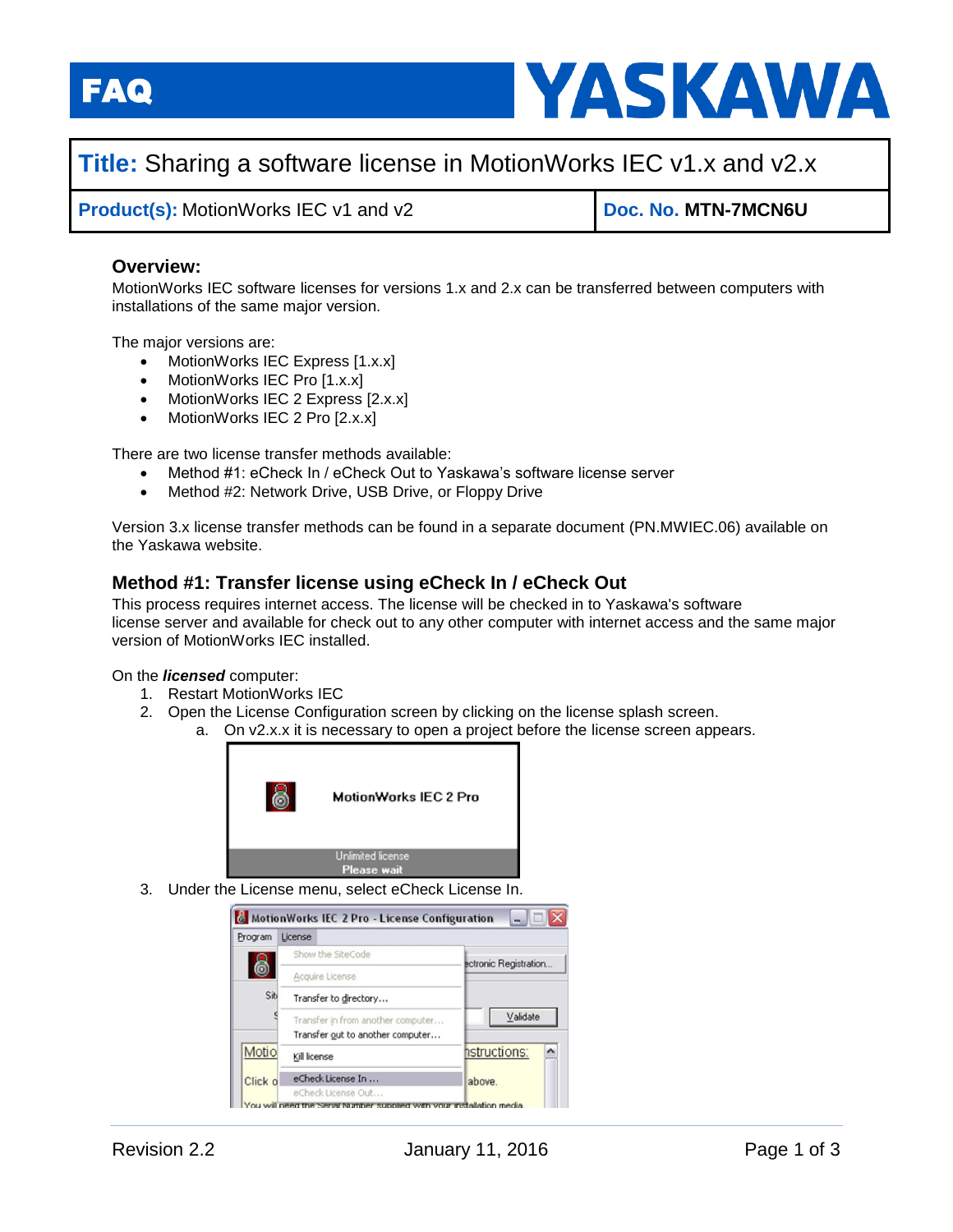



# **Title:** Sharing a software license in MotionWorks IEC v1.x and v2.x

## **Product(s):** MotionWorks IEC v1 and v2 **Doc. No. MTN-7MCN6U**

4. Create your own License name and Password.

| eTransfer License                                                                                                                                                  |  |
|--------------------------------------------------------------------------------------------------------------------------------------------------------------------|--|
| This operation requires an internet connection.                                                                                                                    |  |
| Please specify a name and a password that will be used to store this<br>license. You will be able to check out this license later using this name<br>and password. |  |
| <b>Important!</b> Make a note of the information you enter, as you can not<br>retrieve your license without it.                                                    |  |
| License name:                                                                                                                                                      |  |
| Password:                                                                                                                                                          |  |
| ΩK<br>Cancel                                                                                                                                                       |  |

5. Click OK to check the license in to Yaskawa's server. MotionWorks IEC is now unlicensed on this computer.

#### On the *unlicensed* computer:

- 1. Run MotionWorks IEC.
- 2. If the copy of MotionWorks IEC is on a 30-day trial license:
	- a. Open the License Configuration screen by clicking on the license splash screen. It may be necessary to open a project before you can see this screen.
	- b. Under the License menu, choose 'Kill license' to remove the 30-day demo license. Be sure you are removing the 30-day demo license!



- c. Under the License menu, select 'eCheck License Out'
- d. Enter the License name and Password created earlier.
- 3. If the computer is unlicensed:
	- a. The splash screen will not appear. Instead, the License Configuration window will appear.
	- b. Enter the License name and Password created earlier.